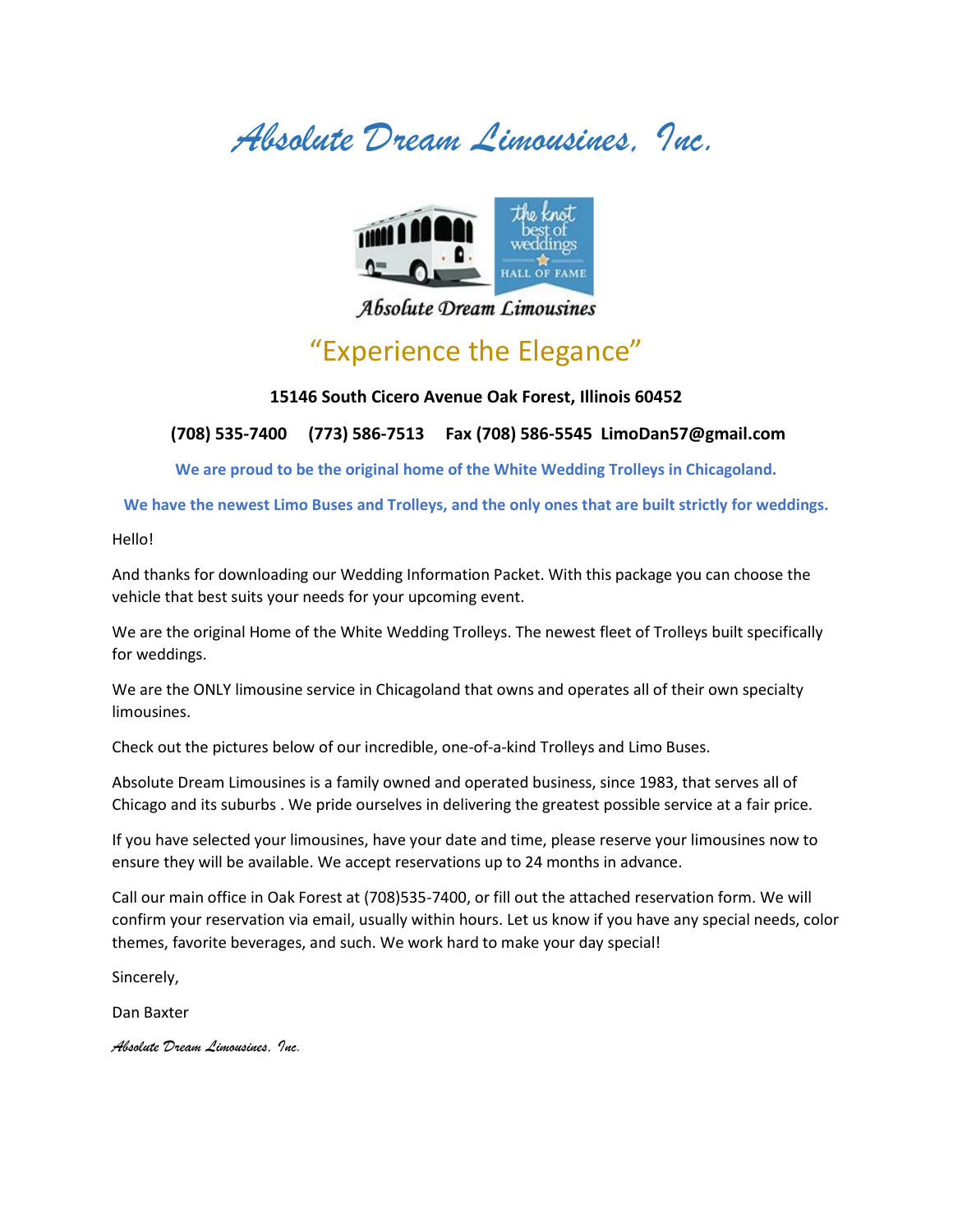PS. We offer discounted packages if you book more than one event. We can save you money with Bachelor and +Bachelorette parties, wedding showers, after reception transportation to your honeymoon suite. Call us with your plans, we'll work to save you money!

Call and ask about our Sunday and Winter DISCOUNTS!!! We have teamed up with Catherines Gardens, Explosive Sounds DJ's, and many other vendors to offer discount packages when you book multiple vendors. CALL FOR DETAILS.

Check us out on WeddingWire.com, TheKnot.com & Yelp.com. **We have over 800 5 Star Reviews online**. No one in Illinois even comes close to that!!!

Remember, an elegant wedding isn't expensive, it's PRICELESS!!!!

**Please note: Our specialty cars are in high demand and are booked on a "first retainer received" basis. We will reserve up to two years in advance for weddings. If you are serious about renting one of our specialty vehicles, please contact us as soon as possible to reserve for your special occasion.**

# **Wedding Packages**

All of our specialty vehicles require a 4-hour consecutive minimum. With that said, there is an exception to every rule. This would be mainly due to Distance, Date, and Time of Day. Call with specifics.

# "Ultimate Wedding Package"

- The newest fleet of Trolleys and Buses available in Chicago land
- Formally Attired Chauffeur
- Stocked bar with a case of beer
- Stocked with bottled water
- Stocked with regular and diet soda
- Complimentary Bottle of Champagne
- Roll Out Red Carpet service
- Outdoor champagne stand. We do a champagne toast in front of the church after the ceremony
- Crystal champagne glasses
- Red Solos cups/Paper towels and napkins for all
- Hand Painted "Just Married" signs
- Every limousine has….
- The absolute highest end interior available
- High end stereo systems
- with built in bars & trash
- LED lighting
- Upgraded AM/FM/CD players with AUX adapters.
- Each limo is slightly different, so if there is a specific need, please ask first.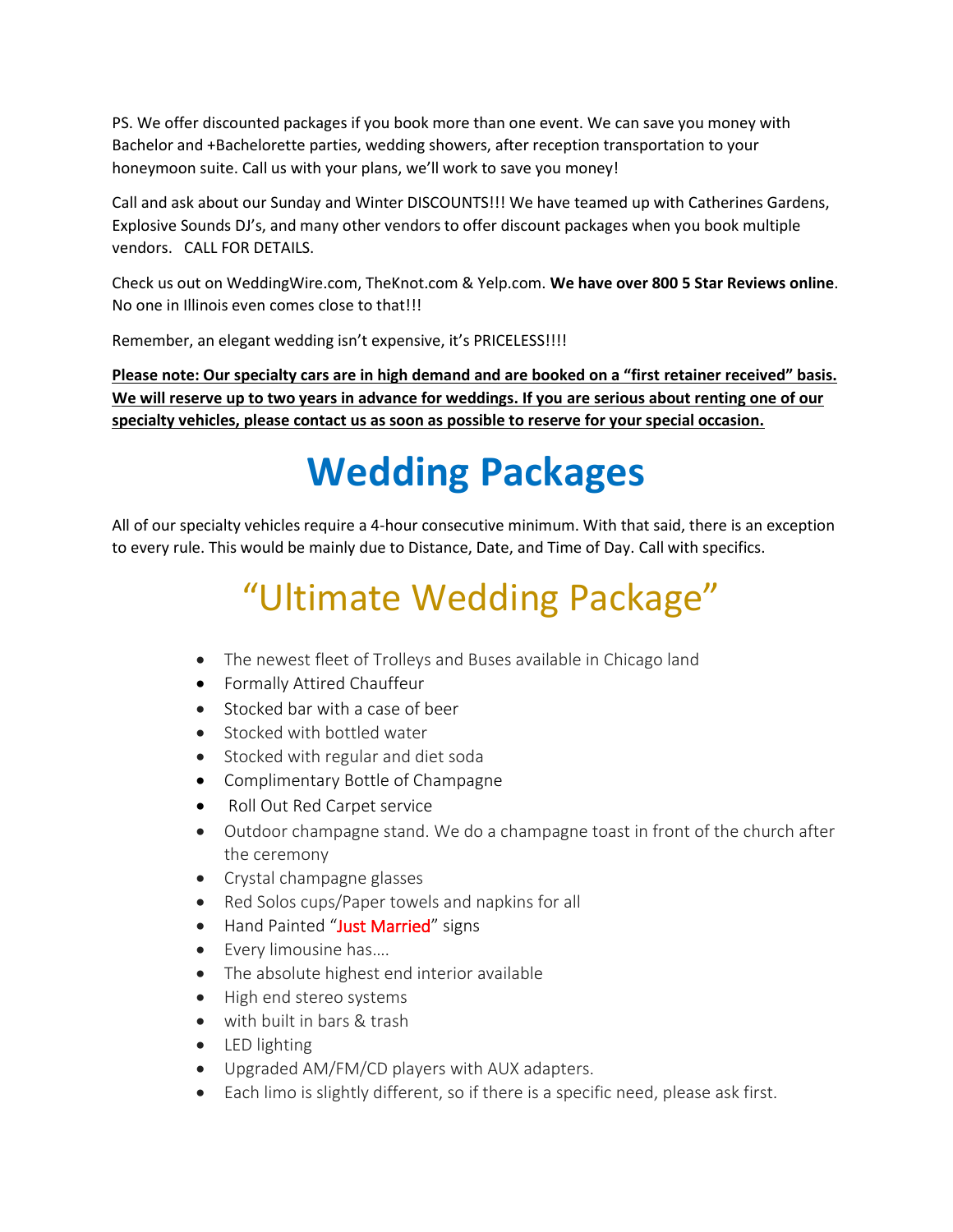## **White Wedding Trolleys**



## **28 passenger with rear conductors platform**

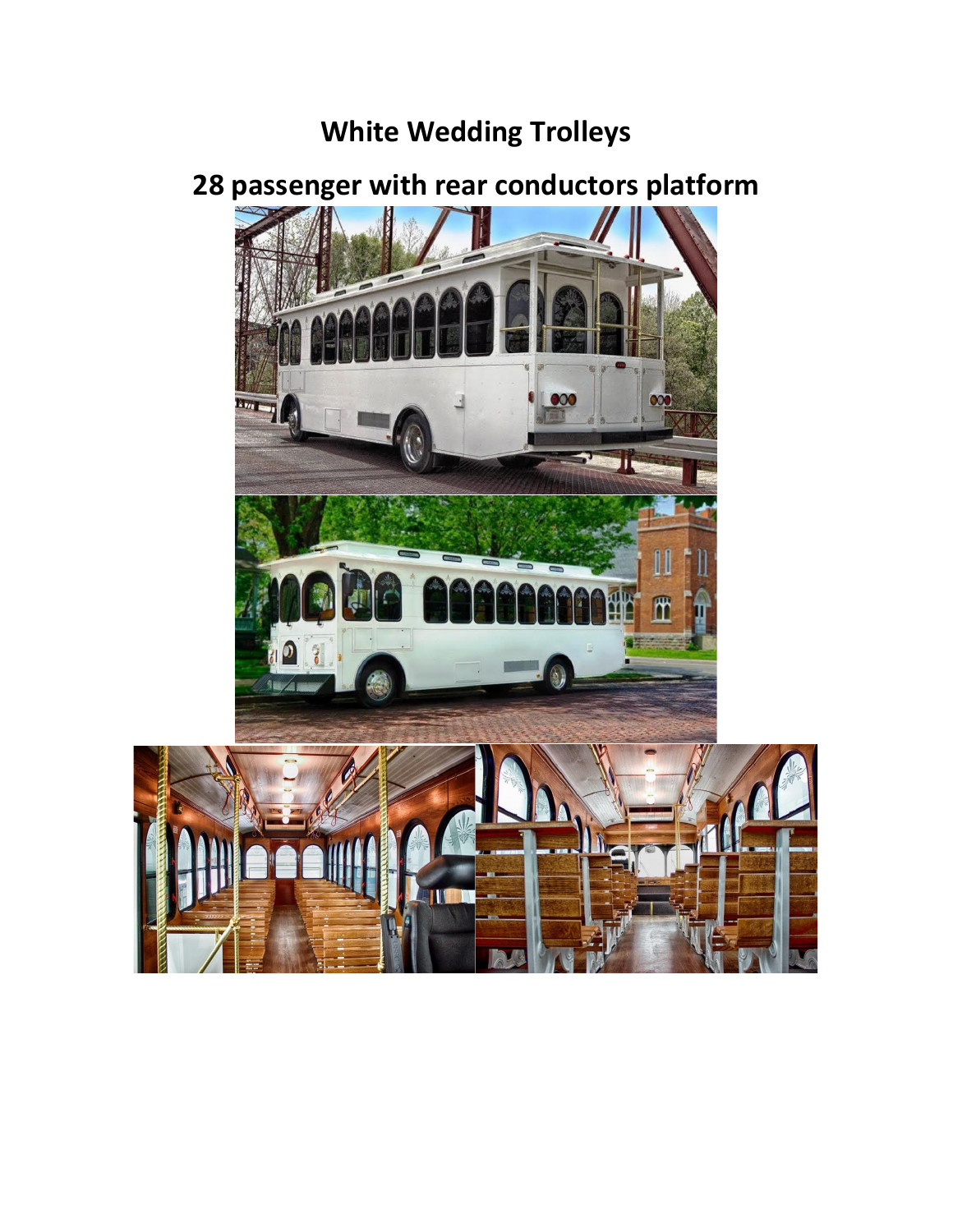## **34 Passenger White Wedding Trolleys**



## **2019-22 Passenger Limo-Party Bus**

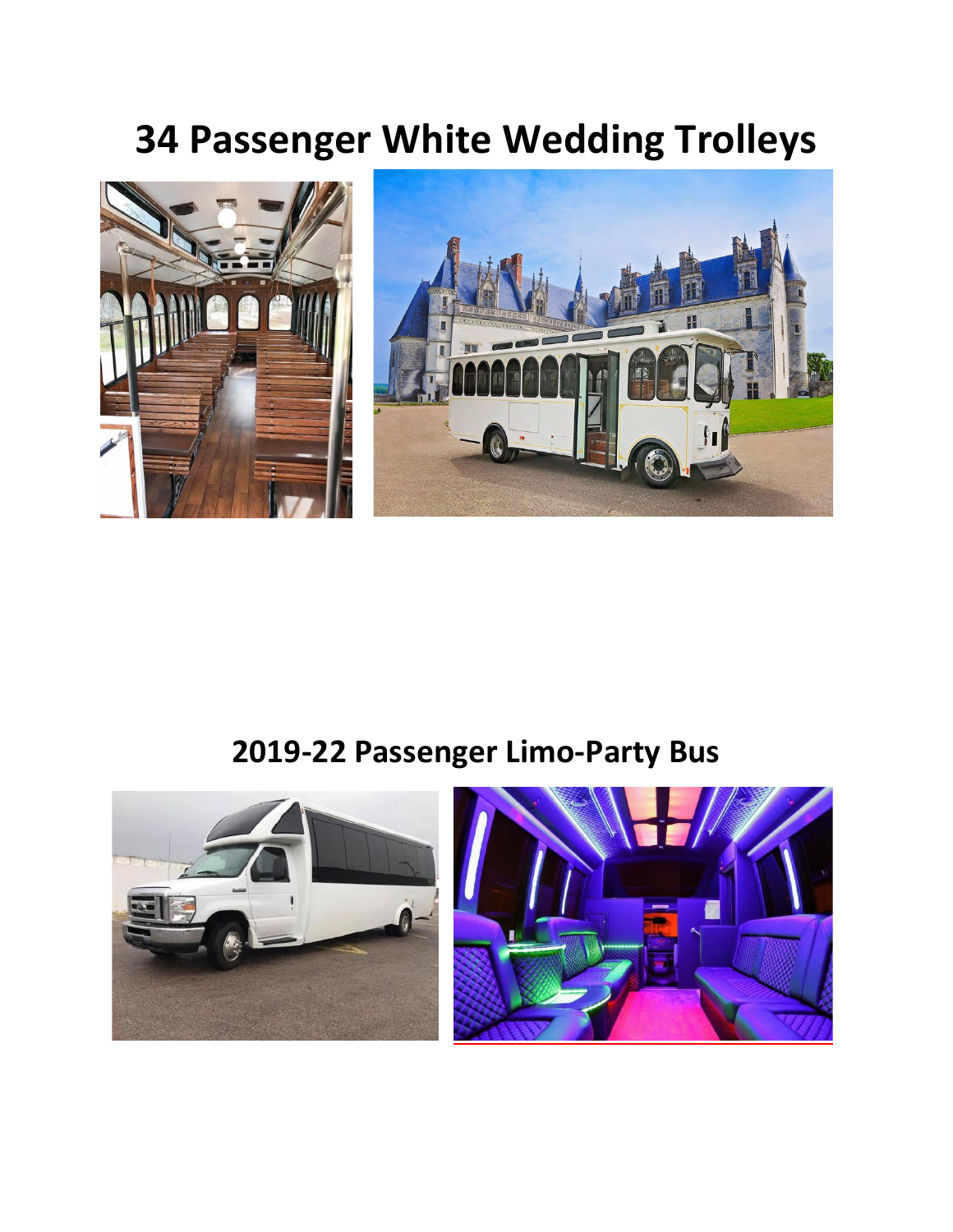# **FREQUENTLY ASKED QUESTIONS...**

#### **How much down do I need to make a reservation?**

For Weddings, the minimum retainer is \$500 for Trolleys, and \$300 for all Limo-Party Buses.

PLEASE KEEP IN MIND THAT ANY BALANCE DUE THE DAY OF AN EVENT IS TO BE CASH ONLY.

#### ALL RETAINERS ARE NON-REFUNDABLE.

Many of our reservations are made 12+ months in advance. At that point, only 2 things are required, the date and the exact vehicle that you want to rent. Any other details can come later. Please do not lose out because you are thinking about small details. It actually happens quite often.

#### **I have a balance due on my date. How can I pay?**

For all events, we accept cash/check or charge cards with the following restrictions…. Checks, money orders and cashiers checks are accepted if received by us at least 15 days in advance of your event. ALL balances due the day of your event are to be CASH ONLY upon arrival of the vehicle. Credit cards are accepted up to 2 days in advance. Credit cards also incur a 3% STC charge AFTER the deposit**. There is no fee for retainers paid with a credit card, even if it is paid in full.**

#### **Can I bring my own alcohol?**

Yes, of course, in any limousine, Trolley, & Limo Bus. All limousines are equipped with coolers and ice. Alcohol is NOT allowed in sedans or non-stretch vehicles. The legal definition is that there must be a divider between the chauffeur and the passengers. **NO BOTTLES OF BEER ARE ALLOWED.** All the cans you'd like are fine. **NO RED WINE** is allowed due to the staining possibilities. Remember, you are in a moving vehicle, and it is not the chauffeurs fault that he hit the brakes, and you spilled your beverage.

If we enter the Chicago city limits, CHICAGO LAW REQUIRES A SECURITY GUARD TO BE ON BOARD IF ANY ALCOHOL IS PRESENT AT ANY TIME. We partner with a few security companies and will arrange it for you at an additional cost.

Underage drinking cannot be tolerated. If at any point, a minor is in possession of alcohol, or appears intoxicated, the service will be terminated immediately, and parents must come and take charge of the minor. If a parent is not available, the local police will be called, and the entire group discharged from the vehicle.

If at any time anyone possesses any illegal drugs, the trip will be immediately terminated, and if there is any dispute at all, the police will be called.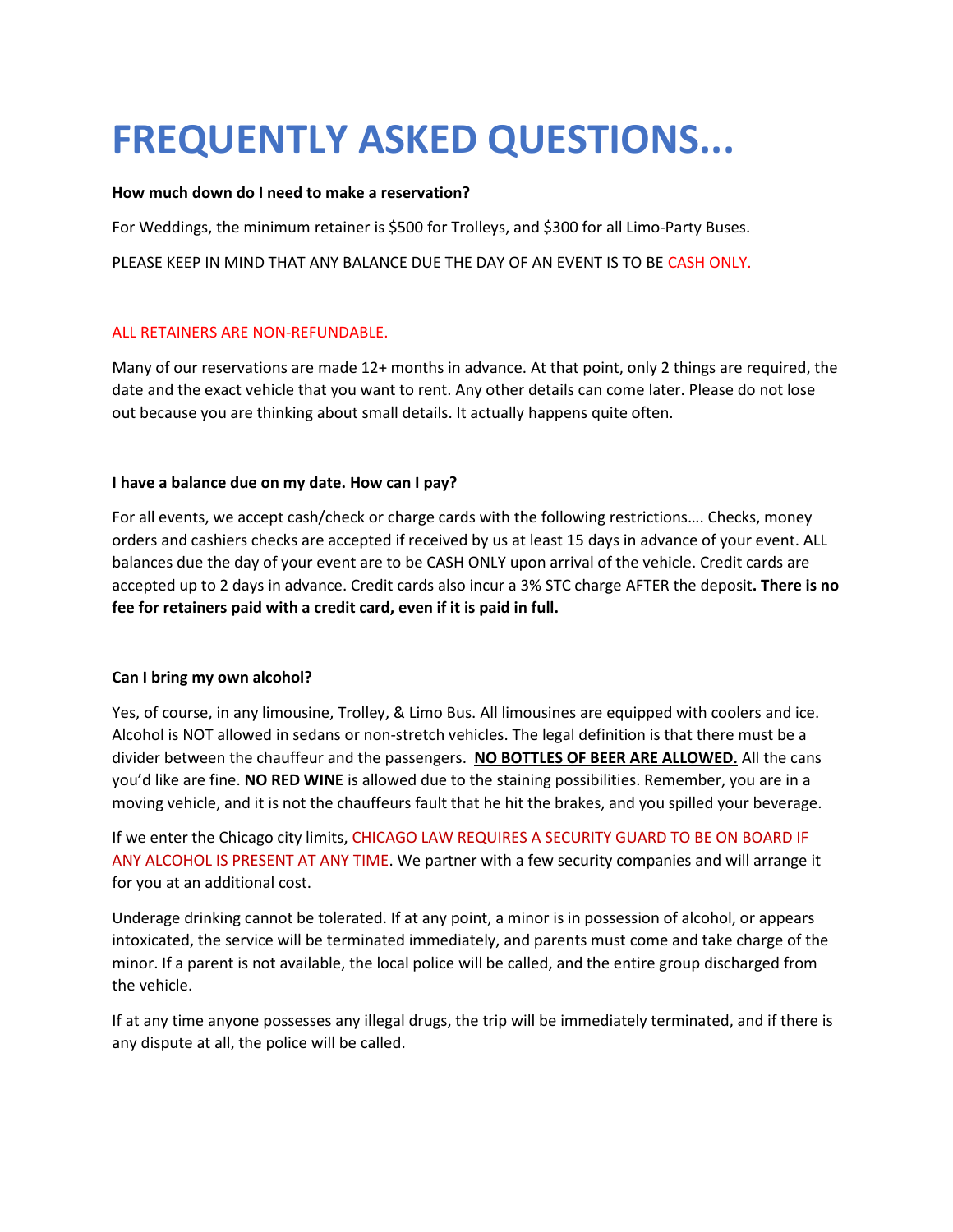#### **Can we smoke in the vehicle?**

No, All of our vehicles are NON-smoking. This is also prohibited by Illinois law.

#### **Can we eat in the vehicle?**

For any food that is brought into the limo, there is an automatic standard \$50 cleanup fee. You are responsible for any additional cleanup fees associated with damage or cleanup above and beyond the norm. (sweeping and vacuuming) Certain foods, such as pizza, or anything that can cause major stains, are not allowed. If you choose to bring sandwiches, etc. into the limo, it is in everyone's best interest to not bring ketchup, mustard, mayonnaise, etc. to avoid any additional cleanup fees or staining dresses. The best snacks to bring would be pretzels, power bars, trail mix, etc. No chocolate, Cheetos etc.

#### **How many people can I squeeze in your limo?**

A super-stretch Lincoln limousine, the standard vehicle in the limousine industry, holds up to 8 passengers. It is also INSURED for up to 8 passengers. If a company overloads a vehicle, and has an accident, you simply will be out of luck if you need to collect damages. Also, you need to take into consideration the comfort level of yourself and the other passengers. It is also against FEDERAL LAW, and our business can be shut down completely.

Those companies that will "squeeze" more than the legally allowed amount of people into a vehicle aren't taking into consideration dress sizes, elbow room, or varying sizes of the passengers. We will NEVER overload a vehicle; we have capacity for up to 34 passengers in a single vehicle. We advertise all of our vehicles based on the DOT rating that the manufacturer follows. Think of the maximum capacity as that many airline seats. You do not want to completely max out a limousine if not necessary. After all, the point is to be comfortable.

#### **Am I guaranteed the vehicle stated on my contract?**

Many companies use the "Bait & Switch" technique. They will tell you that they have any vehicle that you need, and simply send what they have. EVERY contract will state that we can "substitute" a similar vehicle the same or larger than the one you are asking for. Once a contract is confirmed, and signed by us, the vehicle stated is 100% guaranteed. WE never rent anything that we do not own, unless you are 100% aware from the very beginning that we do not own it. In the unlikely event of a mechanical issue, etc., and your specific vehicle cannot be provided, we will call immediately, explain the vehicles available for substitution, and you have the choice of accepting another vehicle, or voiding the contract and receiving a full refund of your deposit. I can point to many web sites that show pictures of MY Trolleys, but you will have something completely different show up.

#### **What is your cancellation policy?**

All cancellations MUST BE IN WRITING, either by email, fax or registered letter. The email address is [LimoDan57@gmail.com.](mailto:LimoDan57@gmail.com) **All retainers are NON-refundable.** Wedding and Prom cancellations must be submitted in writing by certified mail ninety (30) days prior to the date of service, or the full balance on the contract is due.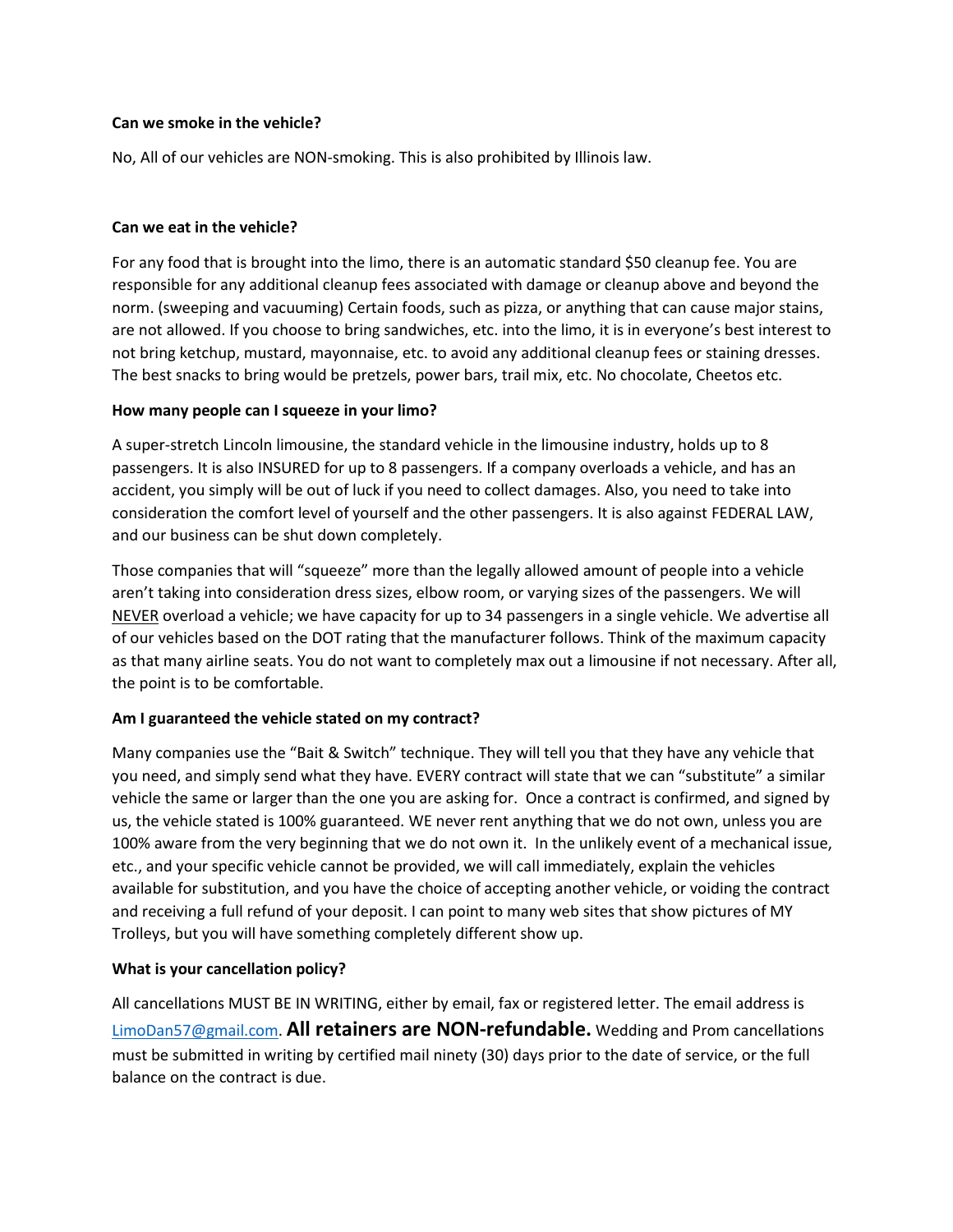#### **Can I change/downsize/upsize the vehicle on my contract?**

Yes, when a different limousine is still available, but your original deposit will be **forfeited**, and a new deposit will be required. Think about how many other customers that I have declined because the vehicle that they wanted……you already had reserved.

#### **Is there a charge for waiting time?**

For point to point services, we always allow up to a 10 minute grace period to load luggage, or to gather your group together. After 10 minutes, you are billed in half hour increments for waiting time, starting at the original pickup time. For hourly service such as weddings, we bill in ½ hour increments. At 10 minutes past the scheduled end time, you are billed for the next 30 minute increment.

#### **Do additional stops cost extra?**

On hourly packages, such as weddings, there are no additional charges for extra stops. This includes taking Home to church, to pictures, stopping at home, to the reception, etc. This does NOT apply if you want to use the vehicle as a shuttle service or to tour around with no specific destinations in mind. We do not "Cruise" aimlessly in any of the vehicles. "Picture Packages" where we pick up after the ceremony to drive around only for pictures will incur extra fuel/location charges. On airport transfers, and pointto-point transfers, additional stops are extra. The rates will be determined by the distance between, or the amount of extra time they consume. Call for specifics.

#### **What if we decide we want the car for a longer period of time?**

As long as the vehicle isn't scheduled to be somewhere else, we will gladly extend the length of your event. This is completely dependent upon scheduling. The best rule is to schedule for as long as you feel you may need the vehicle, but there is no refund for unused time, so being punctual counts.

#### **What if someone throws up or damages the interior/exterior of the vehicle?**

The passenger making the reservation is responsible for the **entire group**. Any damages are the responsibility of the individual renting the limousine. So are any legal fees and court costs associated with collections. Cleanups involving professional carpet shampooing, such as vomit, **START** at \$250.00. Rips and tears **START** at \$200.00. The customer is also responsible for lost time that we can not use the vehicle due to damages. The final total will be assessed after billing is received, and lost time is figured.

#### **Abusive Customers**

Abusive customers will not be tolerated. Our goal is to provide you with safe, dependable transportation. Any abuse, foul language, etc. towards the chauffeur or abuse of the vehicle will not be tolerated, and the service will be terminated immediately. There will be no refunds for unused time.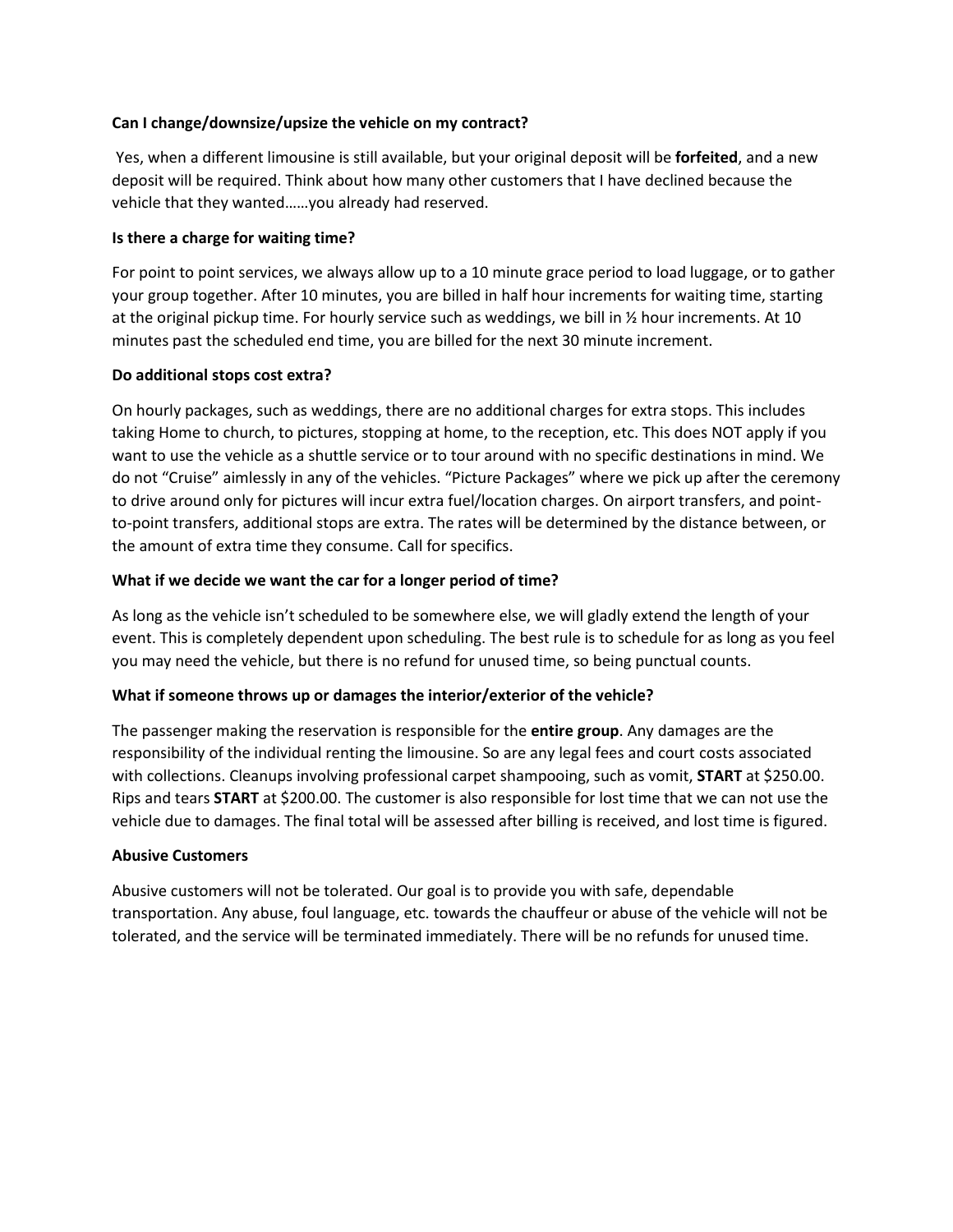*Absolute Dream Limousines, Inc.* 

"Experience the Elegance"

15146 South Cicero Avenue Oak Forest, Illinois 60452

[limodan57@gmail.com](mailto:limodan57@gmail.com)

Chicago 773-586-7513 Oak Forest (708) 535-7400 Fax 708-586-5545

## **WEDDING CONTRACT**

| Page 1 of 2                                                                                          |  |  |  |
|------------------------------------------------------------------------------------------------------|--|--|--|
| Bride: Name_______________________________Cell Phone_____________________Email______________________ |  |  |  |
|                                                                                                      |  |  |  |
| Groom: Name_____________________________Cell Phone____________________Email_________________________ |  |  |  |
|                                                                                                      |  |  |  |
|                                                                                                      |  |  |  |
|                                                                                                      |  |  |  |
| Wedding Info:                                                                                        |  |  |  |
| Wedding Date_________________________Day of week_______________________Pick up/Start Time___________ |  |  |  |
|                                                                                                      |  |  |  |
|                                                                                                      |  |  |  |
|                                                                                                      |  |  |  |
|                                                                                                      |  |  |  |
|                                                                                                      |  |  |  |
| Start Time for Ceremony_________________________Departure Time From Church_________________________  |  |  |  |
|                                                                                                      |  |  |  |
|                                                                                                      |  |  |  |
|                                                                                                      |  |  |  |
|                                                                                                      |  |  |  |
|                                                                                                      |  |  |  |
|                                                                                                      |  |  |  |
|                                                                                                      |  |  |  |
|                                                                                                      |  |  |  |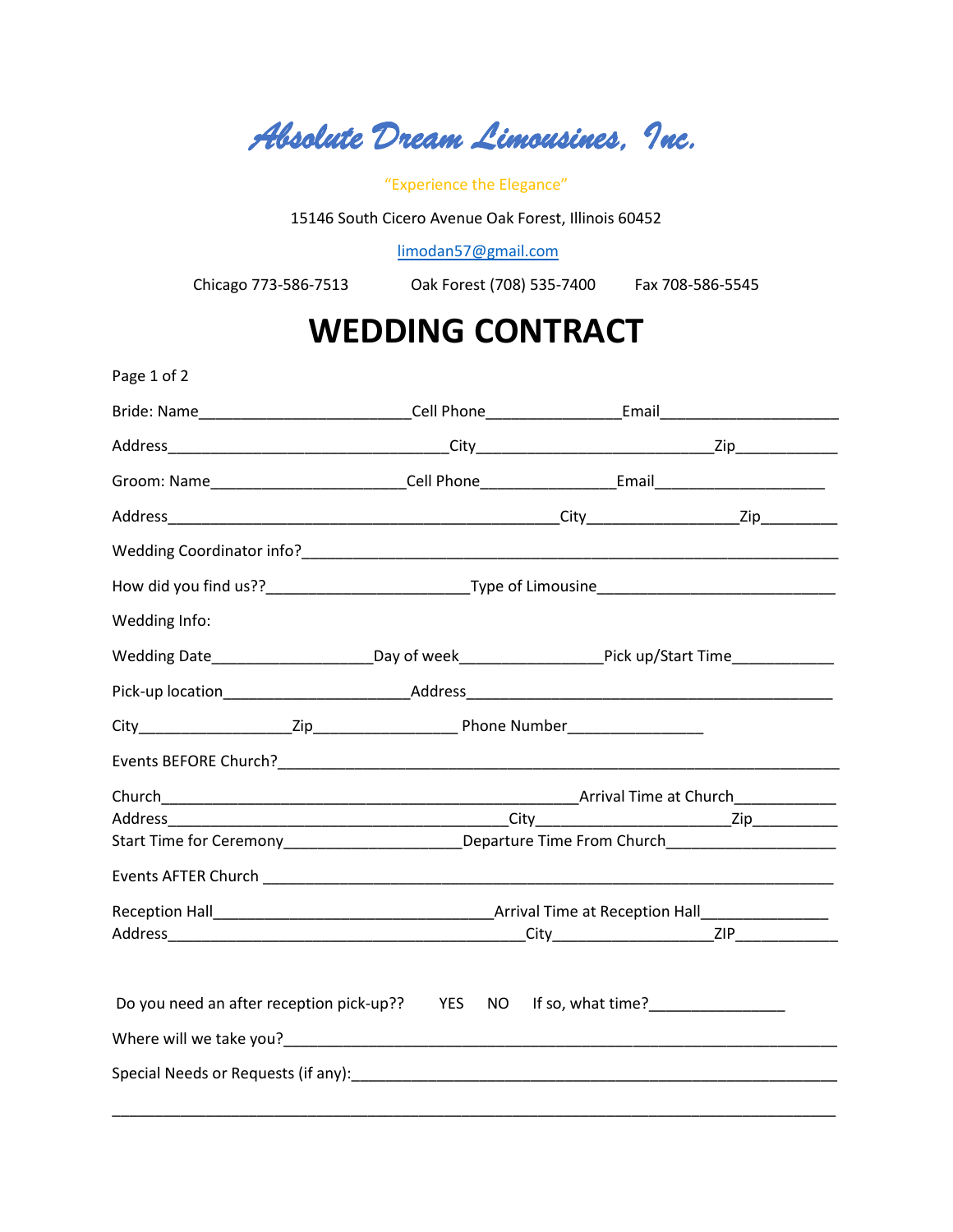### **Terms of Service**

Page 2 of 2

#### **Be sure to read this section carefully**

**All retainers are non-refundable.** There are no refunds for unused time.

Any balances due the day of must be paid in CASH ONLY UPON ARRIVAL of the limousine, Checks are accepted up to 15 days in advance of the event. Credit Cards are accepted up to 2 days in advance with a 3% fee. We waive the fee for initial deposits.

The client assumes FULL financial responsibility for any damage to the limousine, as well as legal and collection fees, caused during the duration of the rental by themselves, or any members of their party, and also their guests.

Drugs and weapons are prohibited by law, and will result in IMMEDIATE termination of services, without any refund. **Concealed Weapons are NOT allowed if alcohol is present, or if you are going anywhere where alcohol is served, if your service is in Chicago.** No alcohol will be consumed by

| Limousine Cost_____________________                                                                                                              |
|--------------------------------------------------------------------------------------------------------------------------------------------------|
|                                                                                                                                                  |
| Tolls/Fuel/Tax _____________________                                                                                                             |
| Location Charges__________________                                                                                                               |
| Security (Chicago)<br><u> and Chicago</u>                                                                                                        |
| Sub-Total and the contract of the contract of the contract of the contract of the contract of the contract of                                    |
|                                                                                                                                                  |
|                                                                                                                                                  |
| Any balance due the day of is to be<br><b>CASH ONLY.</b> Credit cards are accepted<br>up to 2 days in advance, and checks<br>14 days in advance. |

under-age passengers. The driver reserves the right to terminate all services, without refund, if any passengers in the party violate any of these conditions, or any other laws. The driver reserves the right to terminate all services, without refund, if any passenger is abusive toward the driver, or the vehicle. All our limousines are NON-smoking. Absolute Dream Limousines, Inc, its employees, independent contractors and sub-contractors are not responsible for any articles left in the vehicle, at ANY time.

We feature specialty and antique limousines. In the rare event that we are unable to provide service due to weather, mechanical breakdown, driver actions or any conditions beyond our control, including traffic and weather, we reserve the right to either substitute an appropriate sized vehicle, or to refund the clients deposit. If a mechanical breakdown should occur during an event, we will refund the client for all unused time. Client will have no further recourse once the refund is offered as compensation. The client also agrees not to hold Absolute Dream Limousines, its employees, independent contractors or subcontractors liable for any incidental or consequential damages.

ALL cancellations must be sent by email to LimoDan57@Gmail.com, or certified mail, and at least 30 days prior to the event. Full payment is due for ALL cancellations with less than 30 days notice. Client also agrees to pay any charges associated with collections, including legal fees and court costs.

#### **I have read pages 5, 6 & 7 of the Wedding Information Packet, which explains all the policies for limousine rental.**

| Responsible Party Signature: | Date: |
|------------------------------|-------|
| Responsible Party Signature: | Date: |